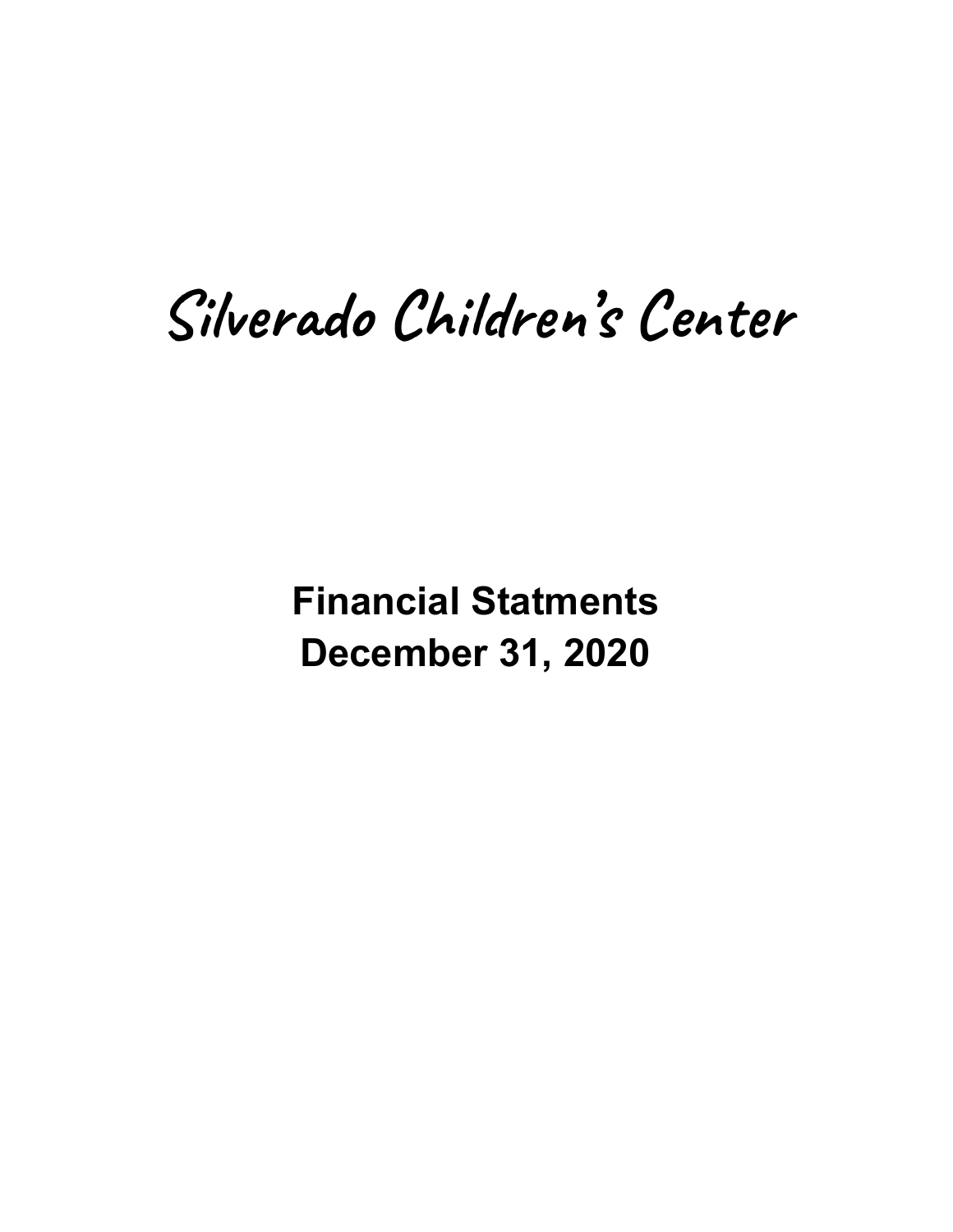#### 1:06 PM Silverado Children's Center 01/17/21 **Profit & Loss**

#### Cash Basis December 2020

|                                                                                                                                                                       | <b>Dec 20</b>                                          |
|-----------------------------------------------------------------------------------------------------------------------------------------------------------------------|--------------------------------------------------------|
| <b>Ordinary Income/Expense</b>                                                                                                                                        |                                                        |
| Income<br>4010 · Donations                                                                                                                                            | 376.30                                                 |
| $4040 \cdot$ Grants<br>4046 · CARES Act Grant                                                                                                                         | 10,675.00                                              |
| Total 4040 · Grants                                                                                                                                                   | 10,675.00                                              |
| 4090 · Tuition<br>4091 · Paypal Fees<br>4090 · Tuition - Other                                                                                                        | $-76.68$<br>10,579.69                                  |
| Total 4090 · Tuition                                                                                                                                                  | 10,503.01                                              |
| <b>Total Income</b>                                                                                                                                                   | 21,554.31                                              |
| Expense                                                                                                                                                               | 69.97                                                  |
| 6090 · Dues & Subscriptions<br>6200 · Insurance Expense<br>6203 · Health<br>6202 · Worker's Comp                                                                      | 491.36<br>752.18                                       |
| Total 6200 · Insurance Expense                                                                                                                                        | 1,243.54                                               |
| 6550 Office Expense<br>6958 · Staff Gift<br>6554 · Paper Products<br>6551 · Internet Access<br>6553 · Website                                                         | 11.03<br>56.72<br>128.40<br>79.99                      |
| Total 6550 · Office Expense                                                                                                                                           | 276.14                                                 |
| 6640 · Legal & Prof Fees<br>6644 · Bookkeeping                                                                                                                        | 1,793.75                                               |
| Total 6640 · Legal & Prof Fees                                                                                                                                        | 1,793.75                                               |
| 6790 · Salaries & Wages<br>6793 · Director<br>$6792 \cdot$ Staff                                                                                                      | 4,342.00<br>4,884.89                                   |
| Total 6790 · Salaries & Wages                                                                                                                                         | 9,226.89                                               |
| 6800 · Payroll Expenses<br>6806 · Payroll Processing Fees<br>6801 · ETT<br>6803 · Medicare<br>6804 · Social Security<br>6805 · SUI<br>6800 · Payroll Expenses - Other | 122.50<br>0.29<br>135.52<br>579.47<br>6.41<br>$-32.35$ |
| Total 6800 · Payroll Expenses                                                                                                                                         | 811.84                                                 |
| 6820 · Postage<br>6900 · Repairs & Mtce<br>6901 · Building/Grounds<br>6905 · Janitorial                                                                               | 27.50<br>288.98<br>760.00                              |
| Total 6900 · Repairs & Mtce                                                                                                                                           | 1.048.98                                               |
| 6940 · Utilities<br>6941 · Gas & Electric<br>6943 · Trash                                                                                                             | 164.91<br>137.81                                       |
| Total 6940 · Utilities                                                                                                                                                | 302.72                                                 |
| 6950 · Program Expense<br>6956 · Consumables/Art Supplies<br>6951 · Animal Supplies<br>6954 · Outdoor Items<br>6955 · Snacks/Food                                     | 30.21<br>105.05<br>171.95<br>99.16                     |
| Total 6950 · Program Expense                                                                                                                                          | 406.37                                                 |
| 6970 · Telephone<br>6980 · Travel & Entertainment<br>$6983 \cdot$ Meals                                                                                               | 306.86<br>85.19                                        |
| Total 6980 · Travel & Entertainment                                                                                                                                   | 85.19                                                  |
| <b>Total Expense</b>                                                                                                                                                  | 15,599.75                                              |
| <b>Net Ordinary Income</b>                                                                                                                                            | 5,954.56                                               |
| <b>Other Income/Expense</b><br>Other Income                                                                                                                           |                                                        |
| 7010 · Interest Income                                                                                                                                                | 0.11                                                   |
| <b>Total Other Income</b>                                                                                                                                             | 0.11                                                   |
| <b>Net Other Income</b>                                                                                                                                               | 0.11                                                   |
| Net Income                                                                                                                                                            | 5,954.67                                               |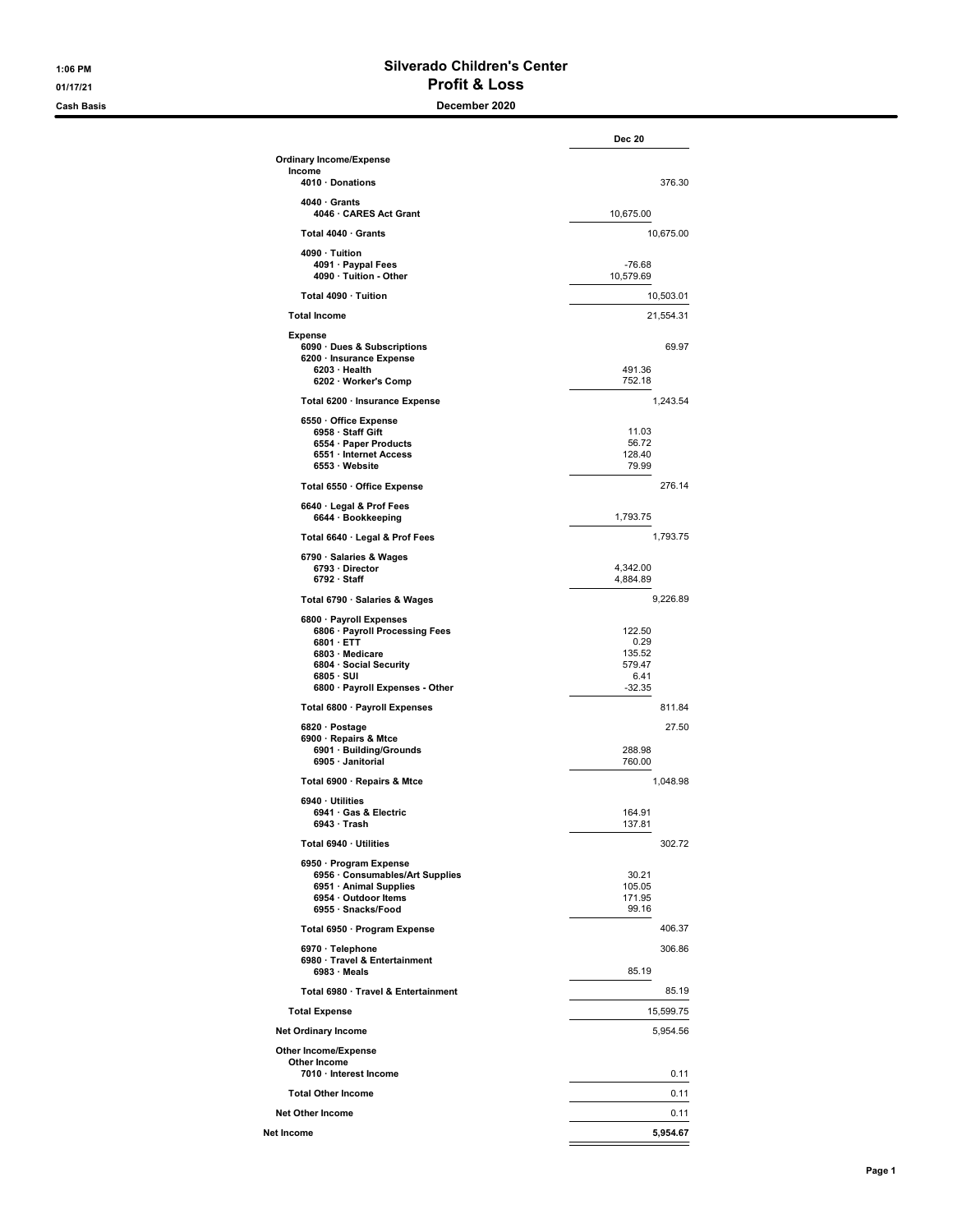# 1:08 PM Silverado Children's Center 01/17/21 Balance Sheet Cash Basis **As of January 17, 2021**

|                                                                                                                                                                                                                                                                                                                                                                                                        | Jan 17, 21                                                                            |
|--------------------------------------------------------------------------------------------------------------------------------------------------------------------------------------------------------------------------------------------------------------------------------------------------------------------------------------------------------------------------------------------------------|---------------------------------------------------------------------------------------|
| <b>ASSETS</b><br><b>Current Assets</b><br><b>Checking/Savings</b><br>1000 · B of A Checking<br>1030 · Bus. Savings-BofA                                                                                                                                                                                                                                                                                | 4,741.67<br>15,097.12                                                                 |
| <b>Total Checking/Savings</b>                                                                                                                                                                                                                                                                                                                                                                          | 19,838.79                                                                             |
| <b>Total Current Assets</b>                                                                                                                                                                                                                                                                                                                                                                            | 19,838.79                                                                             |
| <b>Fixed Assets</b><br>1500 · Fixed Asset(s)<br>1510 · Buildings & Improvements<br>1520 · Furniture & Equipment<br>1530 · Accum Depr                                                                                                                                                                                                                                                                   | 293,584.69<br>54,622.52<br>$-330, 190.00$                                             |
| Total 1500 · Fixed Asset(s)                                                                                                                                                                                                                                                                                                                                                                            | 18,017.21                                                                             |
| <b>Total Fixed Assets</b>                                                                                                                                                                                                                                                                                                                                                                              | 18,017.21                                                                             |
| <b>TOTAL ASSETS</b>                                                                                                                                                                                                                                                                                                                                                                                    | 37,856.00                                                                             |
| <b>LIABILITIES &amp; EQUITY</b><br><b>Liabilities</b><br><b>Current Liabilities</b><br><b>Other Current Liabilities</b><br>2100 · Payroll Liabilities<br>2102 · CA Withholding<br>2105 ETT<br>2106 · Federal Withholding<br>2108 · Health Ins (Emp)<br>2109 · Medicare - Company<br>2110 · Medicare - Employee<br>2111 · Social Security - Company<br>2113 · SUI<br>2100 · Payroll Liabilities - Other | -130.58<br>0.09<br>4.12<br>65.25<br>$-4.72$<br>0.01<br>$-24.03$<br>153.21<br>$-65.25$ |
| Total 2100 · Payroll Liabilities                                                                                                                                                                                                                                                                                                                                                                       | $-1.90$                                                                               |
| 2200 · Note(s) Payable<br>2201 SMRPD<br>SMRPD (2nd Loan)<br>2201 · SMRPD - Other                                                                                                                                                                                                                                                                                                                       | 66,447.95<br>28,950.00                                                                |
| Total 2201 · SMRPD                                                                                                                                                                                                                                                                                                                                                                                     | 95,397.95                                                                             |
| 2202 Old Payable to SMPRD                                                                                                                                                                                                                                                                                                                                                                              | 36,848.21                                                                             |
| Total 2200 · Note(s) Payable                                                                                                                                                                                                                                                                                                                                                                           | 132,246.16                                                                            |
| <b>Total Other Current Liabilities</b>                                                                                                                                                                                                                                                                                                                                                                 | 132,244.26                                                                            |
| <b>Total Current Liabilities</b>                                                                                                                                                                                                                                                                                                                                                                       | 132,244.26                                                                            |
| <b>Total Liabilities</b>                                                                                                                                                                                                                                                                                                                                                                               | 132,244.26                                                                            |
| <b>Equity</b><br>3900 · Retained Earnings<br><b>Net Income</b>                                                                                                                                                                                                                                                                                                                                         | -100,832.36<br>6,444.10                                                               |
| <b>Total Equity</b>                                                                                                                                                                                                                                                                                                                                                                                    | $-94,388.26$                                                                          |
| <b>TOTAL LIABILITIES &amp; EQUITY</b>                                                                                                                                                                                                                                                                                                                                                                  | 37,856.00                                                                             |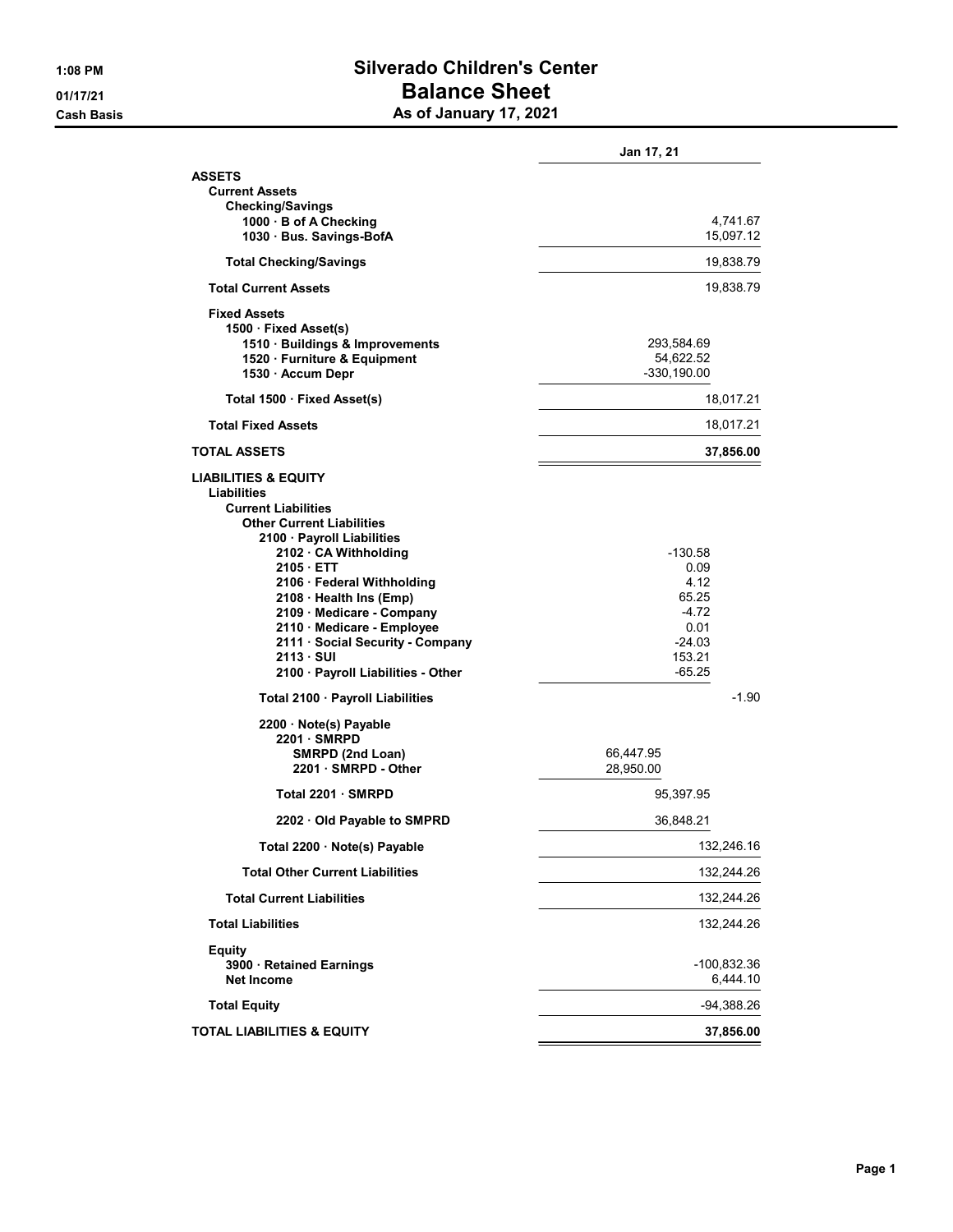## 1:07 PM Silverado Children's Center 01/17/21 **Profit & Loss**

| July through December 2020<br><b>Cash Basis</b>                    |                      |                      |                       |                        |                        |                       |                        |
|--------------------------------------------------------------------|----------------------|----------------------|-----------------------|------------------------|------------------------|-----------------------|------------------------|
|                                                                    | <b>Jul 20</b>        | Aug 20               | Sep 20                | <b>Oct 20</b>          | <b>Nov 20</b>          | <b>Dec 20</b>         | <b>TOTAL</b>           |
| <b>Ordinary Income/Expense</b><br>Income                           |                      |                      |                       |                        |                        |                       |                        |
| 4010 · Donations                                                   |                      |                      |                       |                        |                        |                       |                        |
| 4012 · Animal Care Donations                                       |                      |                      |                       |                        |                        |                       |                        |
| 6962 · Animal Care Expense<br>4012 · Animal Care Donations - Other | 0.00<br>0.00         | 0.00<br>0.00         | 0.00<br>50.41         | 0.00<br>85.00          | $-32.75$<br>0.00       | 0.00<br>0.00          | $-32.75$<br>135.41     |
| Total 4012 · Animal Care Donations                                 | 0.00                 | 0.00                 | 50.41                 | 85.00                  | $-32.75$               | 0.00                  | 102.66                 |
| 4010 · Donations - Other                                           | 450.00               | 0.00                 | 1,000.00              | 632.06                 | 0.00                   | 376.30                | 2,458.36               |
| Total 4010 · Donations                                             | 450.00               | 0.00                 | 1,050.41              | 717.06                 | $-32.75$               | 376.30                | 2,561.02               |
| 4040 · Grants                                                      |                      |                      |                       |                        |                        |                       |                        |
| 4046 · CARES Act Grant                                             | 0.00                 | 0.00                 | 0.00                  | 0.00                   | 0.00                   | 10,675.00             | 10,675.00              |
| 4044 · CSCP Grant *Restrictive*                                    | 3,950.27             | $-177.80$            | 0.00                  | 0.00                   | 0.00                   | 0.00                  | 3,772.47               |
| Total 4040 · Grants                                                | 3,950.27             | $-177.80$            | 0.00                  | 0.00                   | 0.00                   | 10,675.00             | 14,447.47              |
| 4080 · Registration Fees<br>4090 · Tuition                         | 550.00               | 900.00               | 250.00                | 400.00                 | 0.00                   | 0.00                  | 2,100.00               |
| 4091 · Paypal Fees<br>4090 · Tuition - Other                       | $-37.55$<br>8,125.29 | $-71.44$<br>9,369.63 | $-90.46$<br>20,871.46 | $-125.09$<br>12,665.90 | $-100.31$<br>18,163.04 | $-76.68$<br>10,579.69 | $-501.53$<br>79,775.01 |
| Total 4090 · Tuition                                               | 8,087.74             | 9,298.19             | 20,781.00             | 12,540.81              | 18,062.73              | 10,503.01             | 79,273.48              |
| <b>Total Income</b>                                                | 13,038.01            | 10,020.39            | 22,081.41             | 13,657.87              | 18,029.98              | 21,554.31             | 98,381.97              |
| Expense                                                            |                      |                      |                       |                        |                        |                       |                        |
| 6000 · Advertising                                                 | 25.17                | 185.33               | 112.18                | 132.88                 | 0.00                   | 0.00                  | 455.56                 |
| 6020 · Auto Expense<br>$6022 \cdot Gas$                            | 0.00                 | 0.00                 | 0.00                  | 25.55                  | 0.00                   | 0.00                  | 25.55                  |
| Total 6020 · Auto Expense                                          | 0.00                 | 0.00                 | 0.00                  | 25.55                  | 0.00                   | 0.00                  | 25.55                  |
| 6050 · Bank Service Charges                                        | 0.00                 | 0.00                 | 0.00                  | 12.00                  | 0.00                   | 0.00                  | 12.00                  |
| 6090 · Dues & Subscriptions                                        | 196.96               | 90.97                | 62.97                 | 86.25                  | 68.98                  | 69.97                 | 576.10                 |
| 6200 · Insurance Expense<br>$6203 \cdot$ Health                    | 491.36               | 407.71               | 491.36                | 491.36                 | 491.36                 | 491.36                | 2,864.51               |
| 6202 · Worker's Comp                                               | 0.00                 | 835.75               | 752.18                | 0.00                   | $-1,325.00$            | 752.18                | 1,015.11               |
| Total 6200 · Insurance Expense                                     | 491.36               | 1,243.46             | 1,243.54              | 491.36                 | $-833.64$              | 1,243.54              | 3,879.62               |
| 6550 · Office Expense                                              |                      |                      |                       |                        |                        |                       |                        |
| 6958 · Staff Gift                                                  | 0.00                 | 180.68               | 29.79                 | 45.95                  | 138.21                 | 11.03                 | 405.66                 |
| 6957 · Furniture                                                   | 0.00                 | 0.00                 | 0.00                  | 19.64                  | 189.33                 | 0.00                  | 208.97                 |
| 6555 · Health & Safety                                             | 0.00                 | 73.34                | 26.33                 | 0.00                   | 57.72                  | 0.00                  | 157.39                 |
| 6554 · Paper Products                                              | 0.00                 | 59.41                | 61.77                 | 0.00                   | 0.00                   | 56.72                 | 177.90                 |
| 6551 · Internet Access<br>6552 · Office Supplies                   | 64.20<br>21.53       | 64.20<br>0.00        | 64.20<br>139.58       | 64.20<br>0.00          | 64.20<br>142.21        | 128.40<br>0.00        | 449.40<br>303.32       |
| 6553 · Website                                                     | 0.00                 | 0.00                 | 0.00                  | 775.75                 | 0.00                   | 79.99                 | 855.74                 |
| 6550 · Office Expense - Other                                      | 0.00                 | 0.00                 | 0.00                  | 0.00                   | 22.36                  | 0.00                  | 22.36                  |
| Total 6550 · Office Expense                                        | 85.73                | 377.63               | 321.67                | 905.54                 | 614.03                 | 276.14                | 2,580.74               |
| 6640 · Legal & Prof Fees                                           |                      |                      |                       |                        |                        |                       |                        |
| 6644 · Bookkeeping                                                 | 540.00               | 640.00               | 700.00                | 680.00                 | 587.50                 | 1,793.75              | 4,941.25               |
| Total 6640 · Legal & Prof Fees                                     | 540.00               | 640.00               | 700.00                | 680.00                 | 587.50                 | 1,793.75              | 4,941.25               |
| 6790 · Salaries & Wages                                            |                      |                      |                       |                        |                        |                       |                        |
| 6793 · Director                                                    | 3,443.74             | 3,934.94             | 4,342.00              | 4,342.00               | 4,342.00               | 4,342.00              | 24,746.68              |
| $6792 \cdot$ Staff                                                 | 3,153.58             | 5,695.76             | 8,742.21              | 6,595.06               | 5,305.28               | 4,884.89              | 34,376.78              |
| Total 6790 · Salaries & Wages                                      | 6,597.32             | 9.630.70             | 13,084.21             | 10.937.06              | 9,647.28               | 9,226.89              | 59,123.46              |